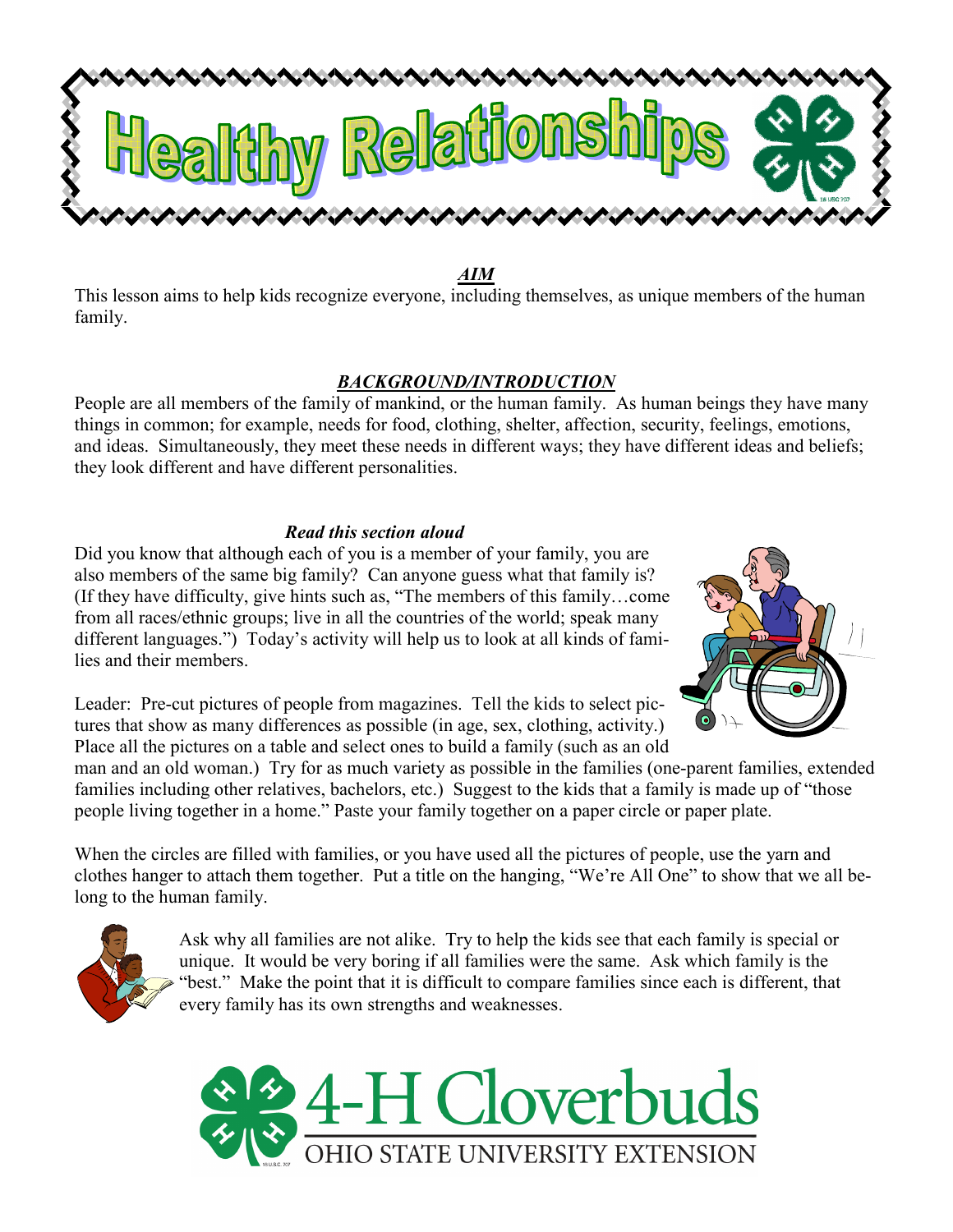# YOU TELL ME – RESPECTFUL or DISRESPECTFUL

### Read this section aloud

In this part of today's lesson, we will remind ourselves that other people have feelings and rights that we should respect. We also will learn about a particular type of feeling known as prejudice, that often interferes with a meaningful relationship with other people. Many people are prejudiced without realizing it, and without choosing to feel this way. Other people are the victims of prejudice, which can cause them to feel bad about themselves.

Respecting another person does not mean that you have to like – or even know – that other person. People who show respect to others are respectful. What about people who do not show respect? They are disrespectful.

Tell the kids in each situation below they are to decide if the situation is an example of respect or disrespect. (Have two different signs posted on opposite sides of the room. One titled RESPECTFUL, the other DISRESPECTFUL. Use the happy/sad faces for non-readers.) Ask them to listen to the situation and then stand near the sign that shows how the people are treating each other. If it is an example of disrespect they should tell what could have been done to make it a respectful situation, instead.

- 1. Mary, one of your classmates, is always talking about horses. You are tired of hearing about horses all the time. You call Mary a horse and tell her she even looks like one.
- 2. Joey is having a birthday party. He invites a lot of your friends to his party, but he doesn't invite you. You tell your friends you didn't want to go to fat ole Joey's party anyway.
- 3. At home you are looking at a book and watching TV. Your bother comes in and wants to see a program he has been waiting for all week, but it's on a different channel. You tell him he can change the channel.
- 4. You kick a fly ball playing soccer. Carol catches the ball. You tell her she doesn't know how to play because she is a girl.
- 5. At home your Mom is not feeling well. You invite two friends over to listen to your new CD's.
- 6. Your brother is in bed with the flu. You keep the TV turned downed low.
- 7. You are playing jump rope at recess. Tom wears glasses, so you tell him he can't take a turn jumping.





**Respectful**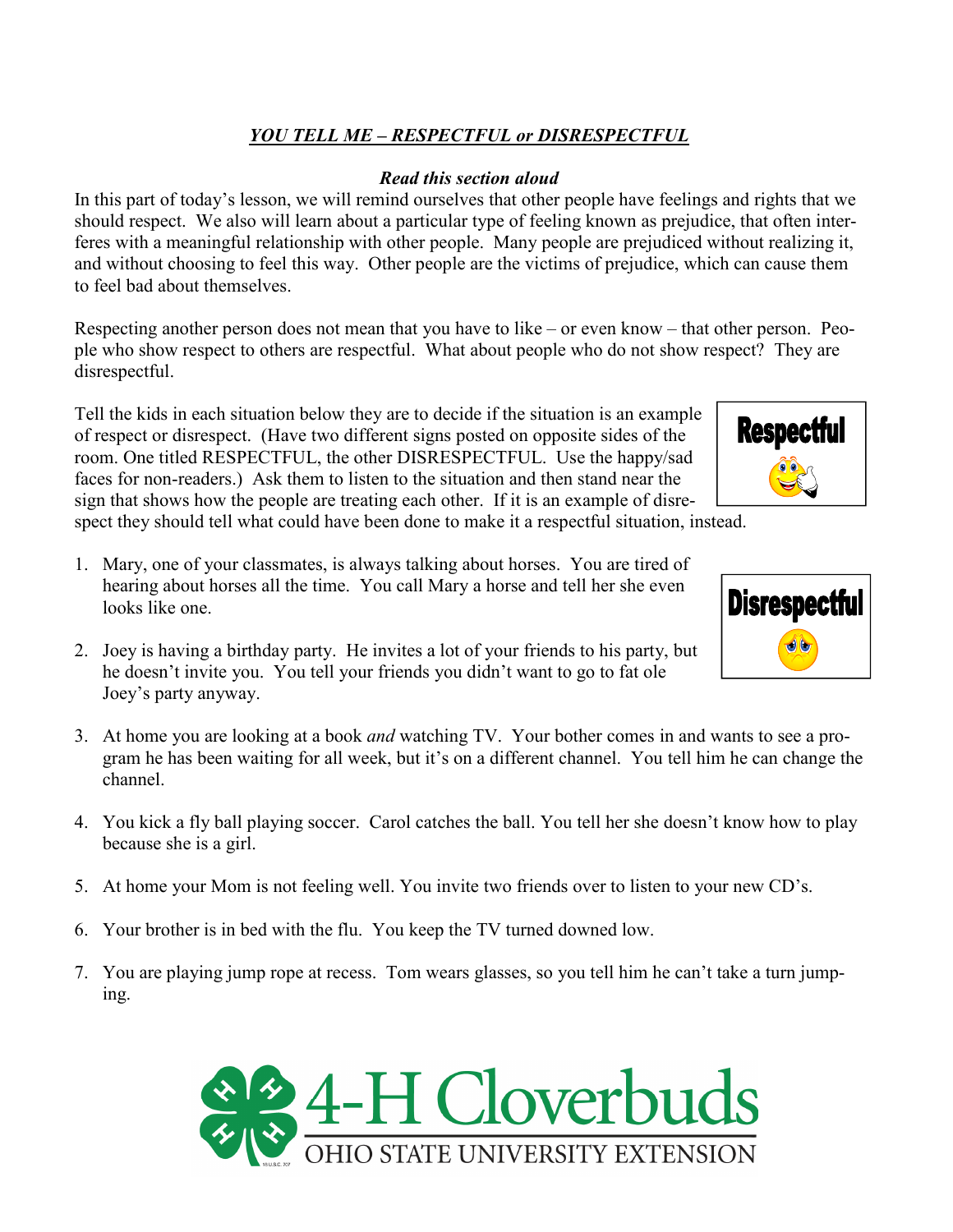## GAME - LET'S GO FISHING

Cut "fish" from paper, and write one of the following actions on one side of each fish:

- Being nice to someone
- Trust
- Telling a lie
- Friendship
- Love
- Keeping a promise
- Honesty
- Humor
- Being a bully
- Fair play
- **Stealing**



Put a paper clip through the head of each fish. Make a "fishing pole" by tying a piece of string to a ruler or other stick. Attach a magnet to the other end. The magnet will attract the paper clip, so the kids can "catch" the fish. Use a string, yarn or chalk to mark a "fishing pool" on the floor. Arrange the fish in the pool so the side with the writing is on the floor and the blank side is up.

Have the kids catch the fish, one at a time. After catching a fish, they should ask a friend to help them act out what is written on the back of the fish. The remainder of the kids guess what is being acted out. Take turns until everyone has had a turn to act and guess.

Source: The 4-H Kid Stuff Activity Book (4-H 958 - 1993). Ohio State University Extension. The Ohio State University.

Submitted by: Sheila Meyer, 4-H Program Assistant, Ohio State University Extension, Hocking County, Ohio.

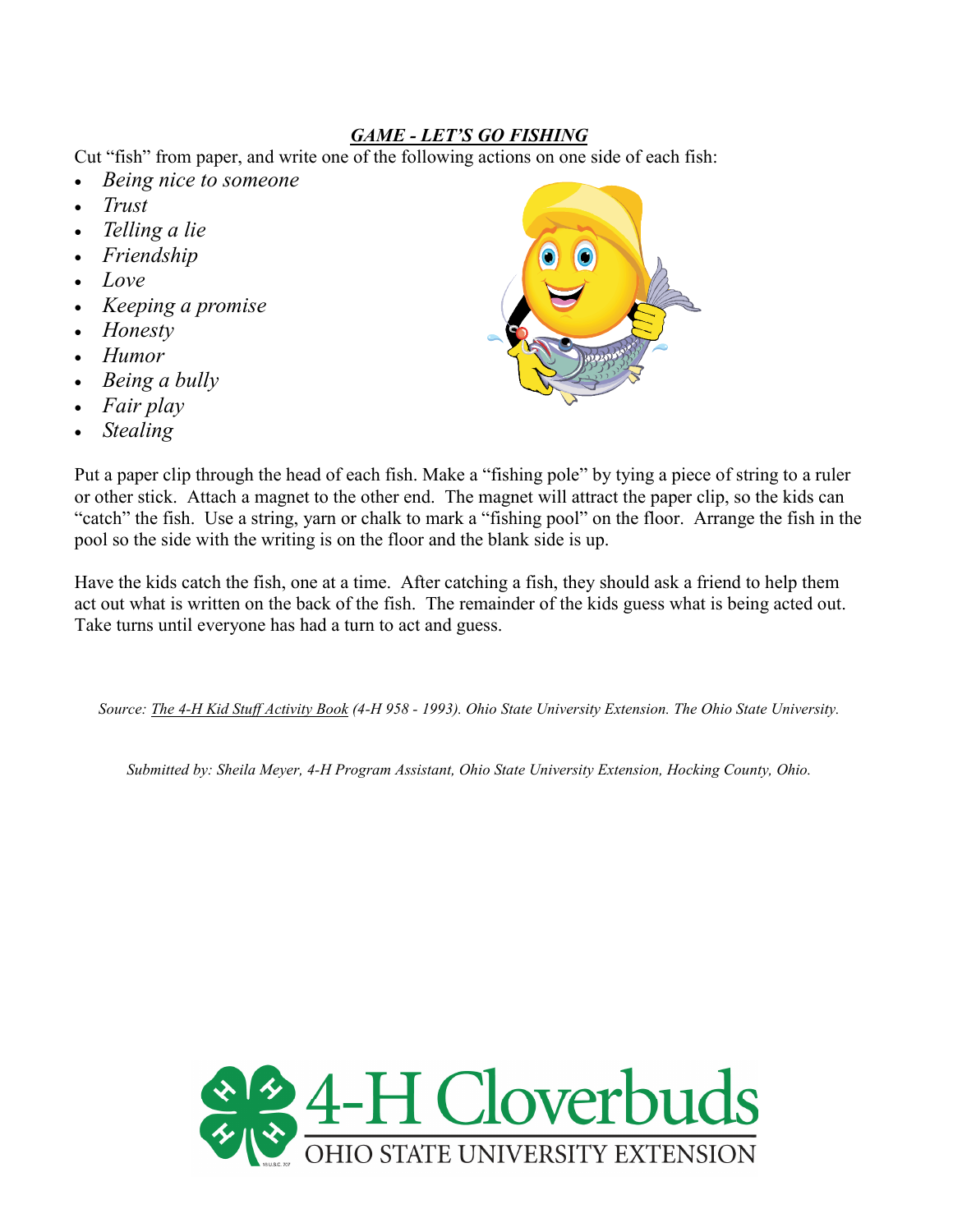